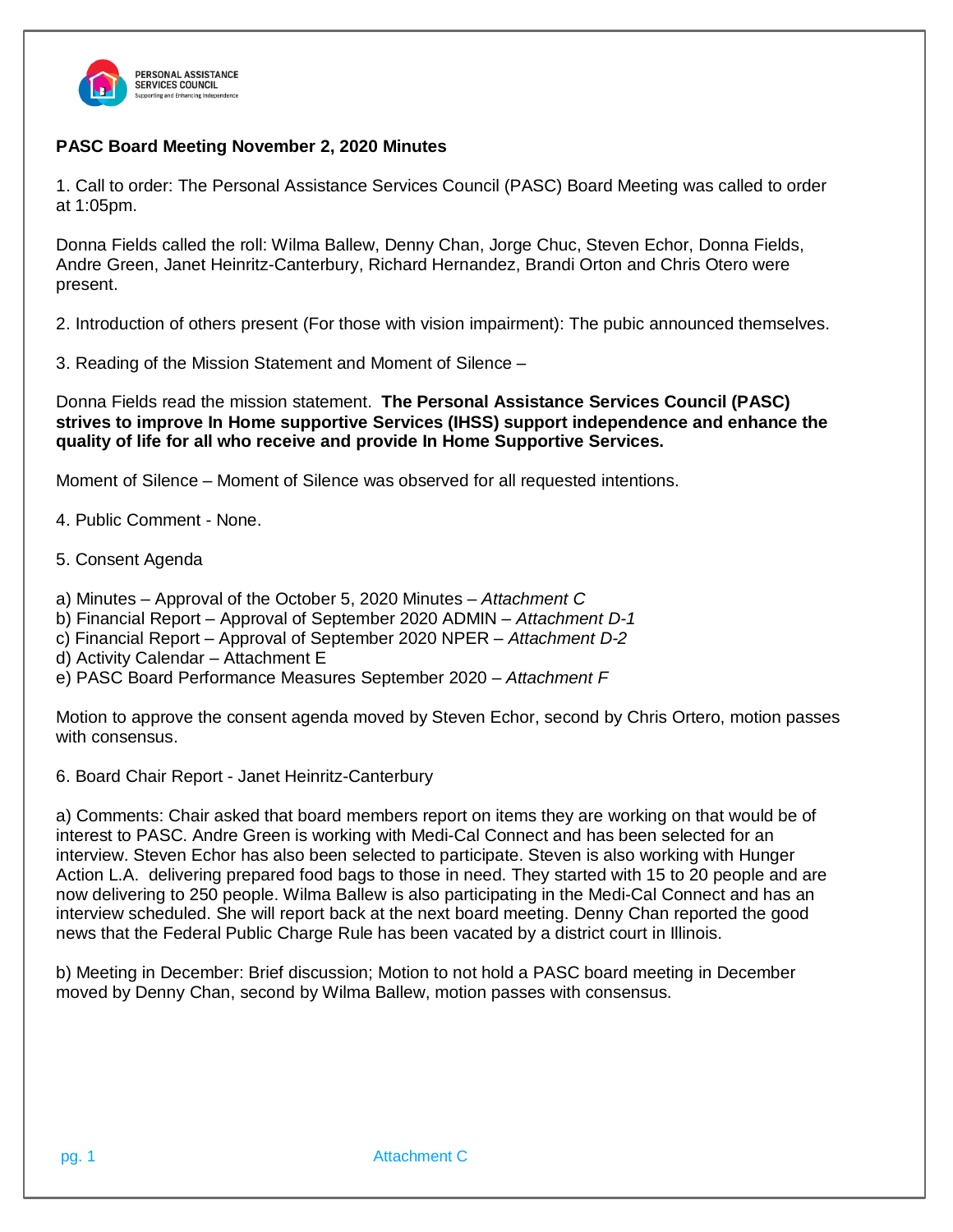- 7. Executive Director's Report Greg Thompson
	- a) Discussion of Upcoming Federal Electronic Visit Verification (EVV) requirements imposed on IHSS providers: Greg reported that as of October 4, 2020, 95% of IHSS providers and recipients have begun using electronic timesheet methods. California's current process does not meet federal guidelines and a new process is being developed. The new process will have providers checking in at the beginning and end of the day and will capture the provider's location. Stakeholder meetings will be held and the State has indicated they will not be implementing this new process in January as mandated by the federal government. The state will incur fines for non-compliance until they can determine a reasonable way to implement this process. After questions from the board, Greg clarified that discussions are still taking place but most likely the provider will use a portal and check in at the recipient's home and check out at the end of the day. GPS tracking has been a past concern of both consumers and providers. More details to come after stakeholder meetings.
	- b) Project Roomkey Discussion: Greg stated he is a member of a homeless task force and that Brandi Orton recently gave an excellent presentation to the task force discussing the contract mode. Greg reported that the County has contracted with an outside private agency, Libertana, to provide case managers at various Project Roomkey sites. PASC's Registry Engagement is heavily involved in trying to connect with the Project Roomkey sites and to assist in finding providers for qualified people. Greg is continuing to advocate for a higher level of enhanced services and noted that the State COVID-19 funds allocated for emergency back-up providers is under-utilized and could possibly be leveraged for this purpose. Additional provider training will be needed as well as a plan to deliver Essential Protective Gear (EPG) directly to the Project Roomkey sites.

Greg also reported that state funding allocated to Public Authorities for EPG distribution has not been received to date by PASC. PASC is waiting for the County to do an amendment so that PASC can utilize approximately \$423,000 in EPG distribution funding. He noted that we are already 5 months into the new fiscal year and until the funding is received, PASC will have to limit distribution dates to twice a month at the PASC offices in Pasadena.

Greg stated that in order to slow any momentum toward using the contract mode at Project Roomkey sites, there must be an effort to leverage additional funding to pay higher wages to providers as well as to provide them with additional training.

Board member Jorge Chuc voiced concern for people who don't want to leave the streets and asked if they were part of Project Roomkey. Greg stated that he didn't think these individuals were receiving assistance through this program. Steven Echor mentioned an organization he is working with that provides services to the homeless population (Mutual Aid LA). He also voiced concerns about how a person who doesn't have an actual address could seek assistance and find a provider.

c) Discussion of California Long Term Care Education Center (CLTCEC) MOU with PASC and consideration of necessary action taken by the PASC Board: CLTCEC is applying for a grant and is seeking support for PASC by way of in-kind services, such as participating on an advisory committee and helping to spread the word about their services and trainings. With more training opportunities comes a more skilled workforce, which leads to wage increases and service enhancements. A draft MOU with CLTCEC is included in the agenda packet and will be revised where necessary. Greg noted that an additional benefit will be to strengthen the IP mode.

**Motion to direct PASC Executive Director Greg Thompson to research a partnership with the California Long-Term Care Education Center (CLTCEC), and after due diligence, give** 

pg. 2 Attachment C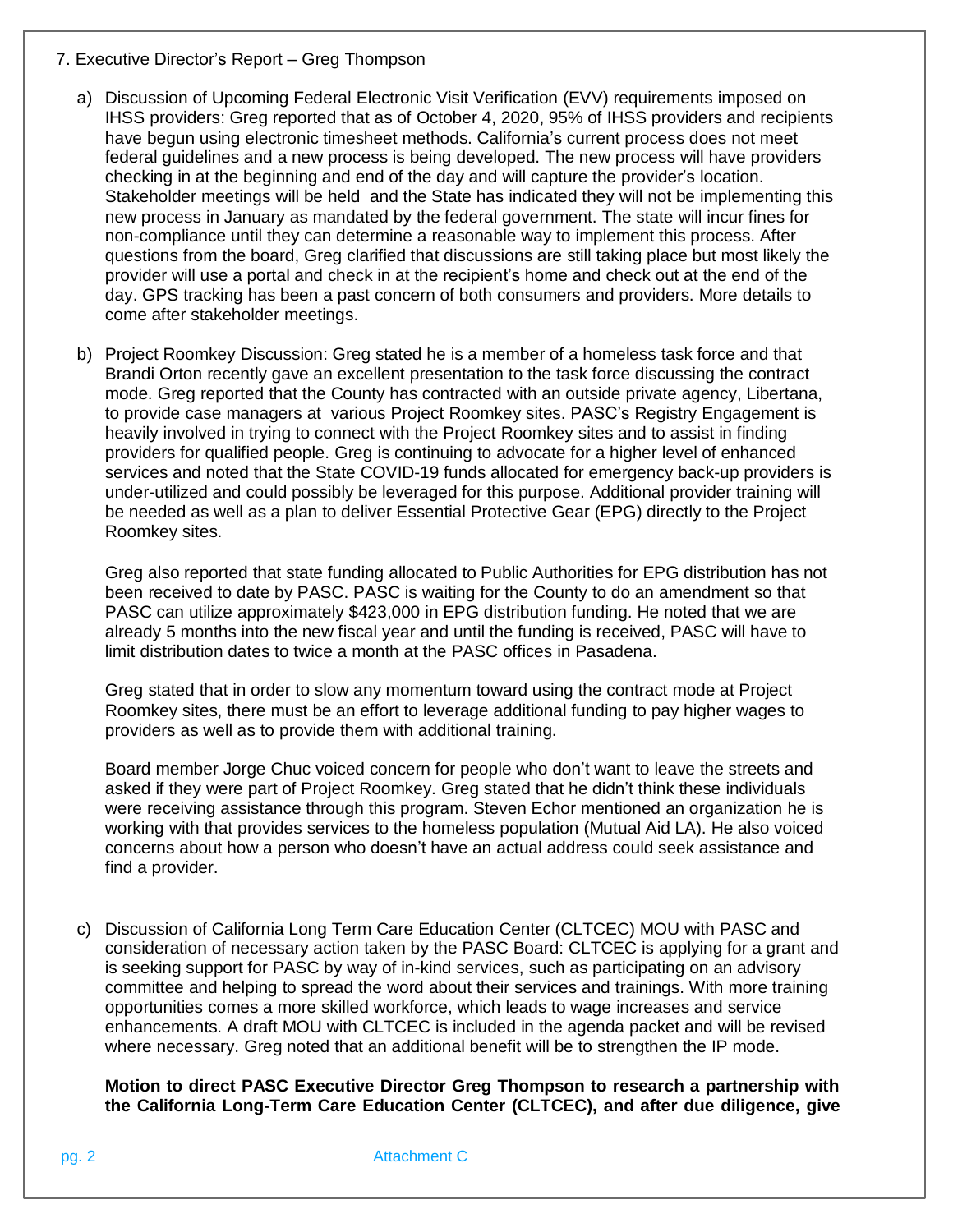**permission to Mr. Thompson to enter into a MOU with CLTCEC supporting the partnership, contingent upon the CLTCEC being awarded a California Workforce Development Board High Road Training Partnership (HRTP) grant; and after reviewing the terms of such grant, PASC determines it is not in conflict with any contractual obligations of PASC by Steven Echor, second by Chris Otero, motion passes with consensus.** 

8. Report from SEIU 2015 – Wendy Duchen: Wendy noted that the Union is grateful for the collaboration and cooperation they are continuing to build with PASC as well as the continued leadership of Greg Thompson. The Union is working with the State Administration on the EVV requirements and will continue to provide assistance and training to providers on EVV. Wendy commented that not all providers have access to the internet and with coffee shops and libraries closed, access is even more difficult. The Union is seeing an increase in the number of providers needing more training and help with timesheets, including how to use the portal and how to set up an email address.

Wendy reported that at the beginning of the Pandemic, the Union met with DPSS to discuss setting up an online provider orientation. Both sides agreed to exchange information and the Union would have the same access they had when they could speak directly to providers at a live orientation. DPSS then informed the Union that they should be discussing these issues directly with PASC. AB 79 was passed and an ACIN was issued giving counties very specific direction as to what information the Union was to receive as well as the frequency. To date, the Union has only received a small fraction of the required new provider information and 10,000 to 20,000 provider names and information have still not been given to the Union. Wendy stressed that this could mean that providers still think a paper timesheet is sufficient and haven't enrolled in the portal. This could impact services to consumers. Wendy is frustrated and wants to have a better partnership with the County. Greg Thompson was complimented for being instrumental in open communication and for trying to facilitate what had been previously agreed upon between the County and the Union, which was an online orientation format with the Union receiving information on providers who had signed up for the orientation.

As to EPG, the Union had advocated for the additional funding at the State level and she was disappointed to hear that PASC has not received any of the funds as yet and will not be able to hold more frequent EPG events.

9. Legislative Report – Debi Hight: Debi reported on two Social Security Overpayment Waiver bills at the Federal level. House bill was introduced in July and the Senate version was introduced in October. As background, back in March the federal government determined they were at fault for an overpayment of social security benefits and recipients needed to request a waiver to avoid having to reimburse the federal government for the overpayment. If the bill is passed, all overpayment reimbursements would be waived. Board member Echor commented that he had been sent a notice of having received an overpayment and was able to get it waived. However, this process didn't allow him to address the fact that he didn't believe he received an overpayment.

10. DPSS Report - Sonia Miramontes: Sonia introduced Sherry Cheatham from DPSS to comment on Wendy's report. Sherry indicated that some of the information Greg reported was news to her and that a public forum was not the appropriate forum for such a discussion. She stated that PASC has an agreement with the Union to represent the County's business with the Union. Although DPSS cannot speak officially to the Union she doesn't want to downplay the concerns presented. County hopes that the issues will be resolved.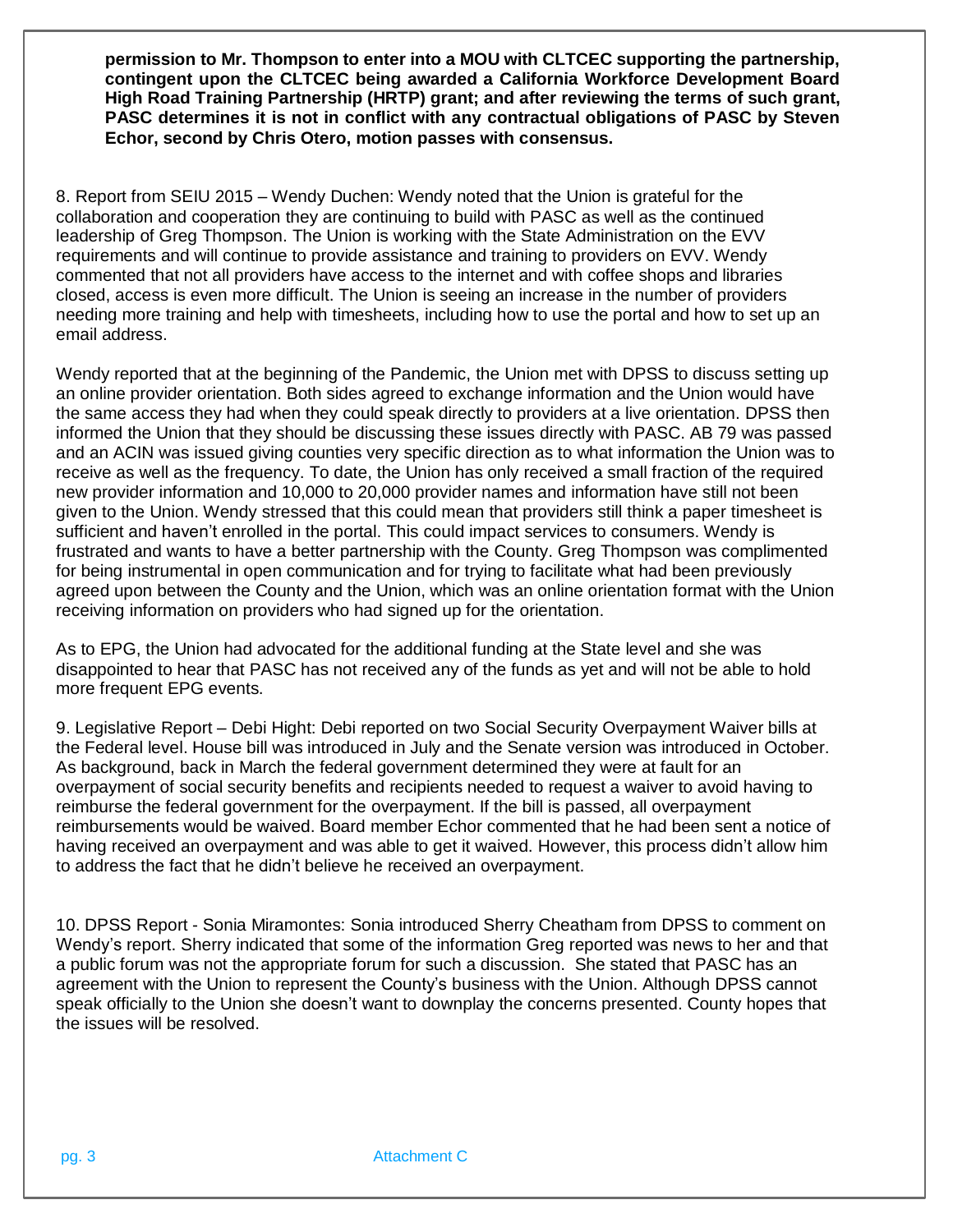Sonia Miramontes reported:

| <b>TOPIC</b>                 | <b>UPDATE</b>                                                                                                                                        |
|------------------------------|------------------------------------------------------------------------------------------------------------------------------------------------------|
| <b>IHSS</b>                  | All DPSS offices continue to be closed to the public.                                                                                                |
|                              |                                                                                                                                                      |
|                              | The IHSS Helpline is available for recipients and providers to call M-F                                                                              |
|                              | from 8am - 5pm, 1-888-822-9622.                                                                                                                      |
|                              |                                                                                                                                                      |
| <b>IHSS Stats</b>            | IHSS Caseload as of October 31, 2020:<br>$\bullet$                                                                                                   |
|                              | $\triangleright$ Consumers (Active) - 236,120                                                                                                        |
|                              | ❖ Severely Impaired: 34%                                                                                                                             |
|                              |                                                                                                                                                      |
|                              | $\triangleright$ Providers – Data not available                                                                                                      |
| <b>Electronic Visit</b>      | LA County EVV adoption rate as of October 26, 2020:                                                                                                  |
| <b>Verification (EVV)</b>    | 99.90%<br>$\bullet$                                                                                                                                  |
|                              |                                                                                                                                                      |
| <b>CDSS Electronic Visit</b> | In October, CDSS reported they have received guidance from the                                                                                       |
| Verification                 | Federal government and that some changes must be made to the EVV                                                                                     |
| <b>Stakeholder Update</b>    | system to become compliant with federal law and avoid having to pay<br>penalties.                                                                    |
|                              |                                                                                                                                                      |
|                              | Changes that will impact providers are:                                                                                                              |
|                              |                                                                                                                                                      |
|                              | A provider who lives with their recipient will only need to report on<br>$\bullet$<br>the EVV the hours they worked.                                 |
|                              |                                                                                                                                                      |
|                              | A provider who does not live with their recipient will be required to<br>$\bullet$                                                                   |
|                              | check in and out, from their recipient's home, each day that they                                                                                    |
|                              | work.                                                                                                                                                |
|                              | CDSS scheduled a public comment meeting on October 14, 2020 and will                                                                                 |
|                              | be scheduling stakeholder meetings in the next couple weeks. They are                                                                                |
|                              | asking for stakeholders to provide feedback on how to develop the                                                                                    |
|                              | system that will be the least intrusive as possible, in order to be compliant                                                                        |
|                              | with federal law The State will be in non-compliance as of the 1st of the                                                                            |
| <b>On-Line Provider</b>      | year so they will be required to pay a fiscal penalty until they comply.<br>DPSS launched its Provider On-Line Orientation (POLO) on April 15, 2020. |
| <b>Orientations</b>          |                                                                                                                                                      |
|                              | As of October 30, 2020:<br>$\bullet$                                                                                                                 |
|                              | $\geq$ 38,495 providers have called to begin the<br>provider                                                                                         |
|                              | enrollment process*<br>$\geq$ 29,745 have watched the video                                                                                          |
|                              |                                                                                                                                                      |
|                              | The provider enrollment video is available in English, Spanish,                                                                                      |
|                              | Korean, Vietnamese, Armenian, Farsi, Chinese (Mandarin), Chinese                                                                                     |
|                              | (Cantonese), Cambodian, Russian and Tagalog.                                                                                                         |
|                              |                                                                                                                                                      |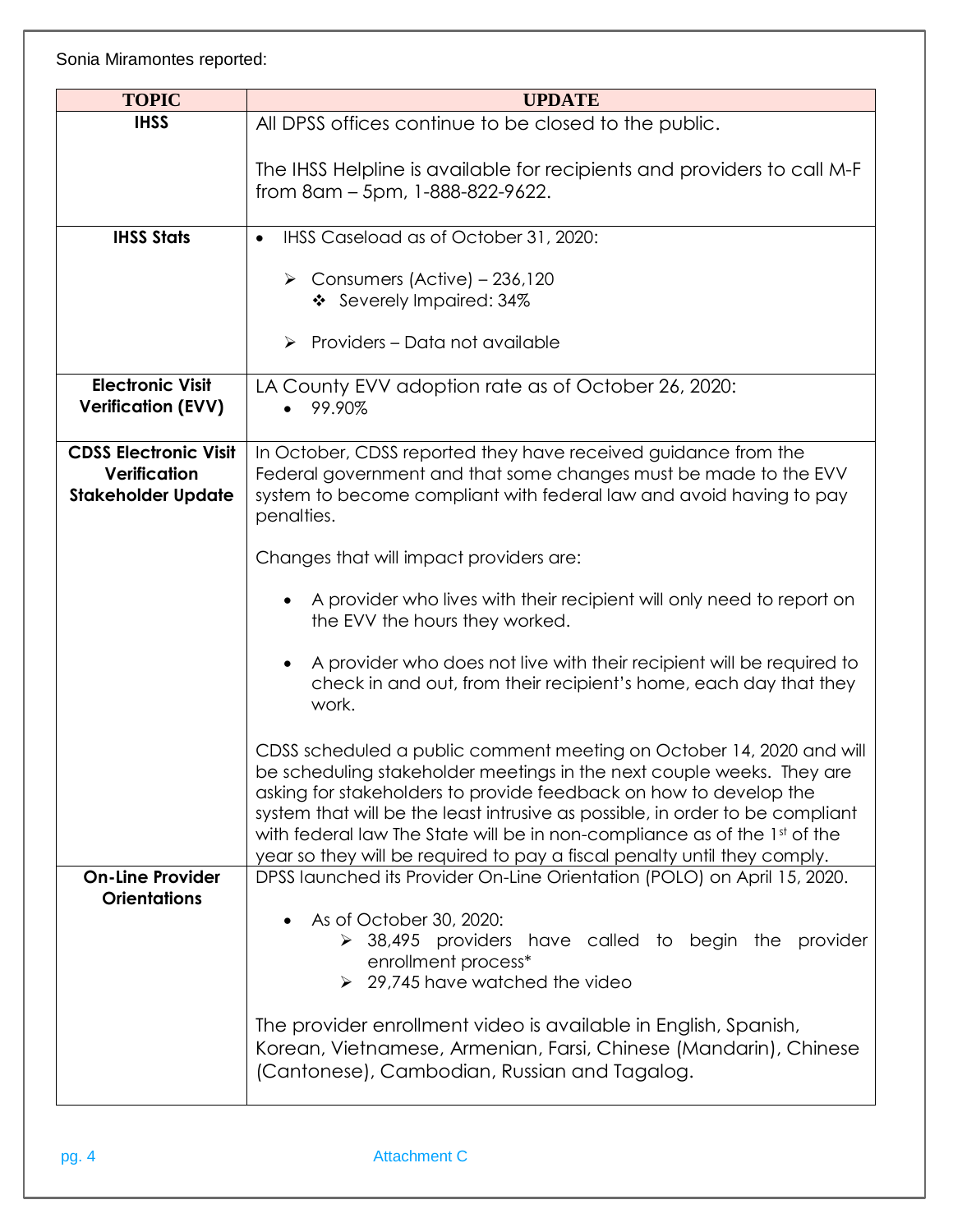| *This number includes duplicates, which we are working on<br>correcting.                                                                                                                                                                                               |
|------------------------------------------------------------------------------------------------------------------------------------------------------------------------------------------------------------------------------------------------------------------------|
|                                                                                                                                                                                                                                                                        |
|                                                                                                                                                                                                                                                                        |
| DPSS has one Governing Board vacancy. The Public Notice was published<br>in 6 media outlets (online and newspaper) during the week of October 19,<br>2020. The deadline to submit an application is November 6, 2020.<br>We have received 3 inquiries for the vacancy. |
| IHSS Helpline call data for September 2020.                                                                                                                                                                                                                            |
| • Number of calls received: 121,487 Average wait time 12:29<br>minutes<br>Recipient wait time: <b>9:52</b> these calls are handled by Social<br>$\bullet$<br>Workers                                                                                                   |
| ❖ General inquiries, Forms, Add/Change provider, Case<br>changes, Message for SW                                                                                                                                                                                       |
| Provider wait time: 13:10, these calls are handled by Senior<br><b>Clerks</b>                                                                                                                                                                                          |
| Note: October 2020, data is not available for today's meeting.                                                                                                                                                                                                         |
|                                                                                                                                                                                                                                                                        |

*Follow-up from last month's meeting*:

Denny Chan, asked the number of IHSS cases for Los Angeles County that were adversely impacted due to the improper termination of Medi-Cal.

➢ Of the 75,000 impacted recipients, 677 were IHSS recipients in LA County. Not all 677 IHSS recipient cases were impacted because many had their Medi-Cal restored before IHSS could be terminated. Our Line Operations partners are working on a listing and we are waiting on an update.

Sonia gave a report that their offices remain closed with the helpline open Monday through Friday. EVV rate is 99% and consumer caseload is 236,120. She also reported that the State isn't in compliance with federal requirements pertaining to EPG and changes will be implemented to the process. Live-in providers will not have to comply. Providers who don't live with their recipient will be required to check in at the home where they begin their shift and would then check out when they are done. Stakeholder meetings are scheduled in order to get feedback on developing a system that will be the least intrusive and still compliant with federal law. There is a stakeholder meeting pertaining to live-in providers going on at the same time as this board meeting. The state will begin paying penalties for being noncompliant starting in January 2021. As of October 30, 2020, 38,495 people have called in to begin the provider enrollment process. She mentioned that there may be duplicates.

11. Unfinished/Old Business – None

12. New Business – Future Agenda Items: Janet requested if it is possible for Julie to post Marty Omoto's website regarding his newsletter and place them in the chat box. Mr. Thompson agreed that this is important information and stated that he will forward Marty Omoto's latest newsletter to the Board and at the bottom on the newsletter, the Board will be able to sign up to receive all future newsletters.